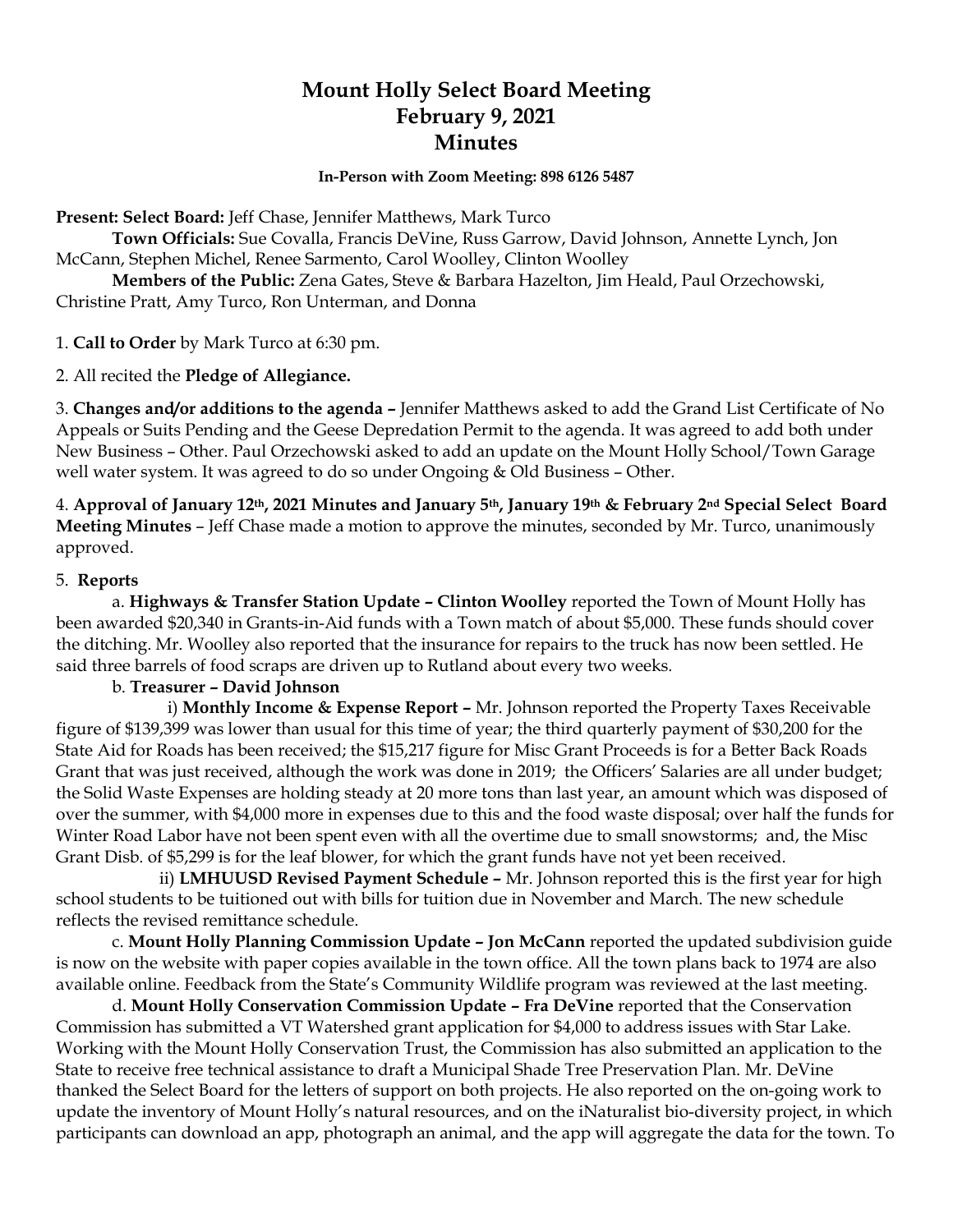date, 550 species have been reported by 93 observers in town. The Commission hopes to work with the school on this project, and all information gathered will help update the natural resources inventory.

e. **Rutland Regional Planning Commission Update – Jon McCann** reported it was a very short meeting; no update necessary.

#### 6. **New Business**

a. **Improvements to Nature Trail Network – Mount Holly School Student –** As no student was in attendance, this item was tabled.

b. **Lake Ninevah Aquatic Nuisance Control Grant –** The Select Board agreed to continue to partner with the Ninevah Foundation and to support the Aquatic Nuisance Prevention program, as the town has done for the past 20 years. The Select Board also agreed to sign the necessary grant documents once in hand.

c. **Highway Mileage Certification – Review & Sign –** Mr. Chase made a motion to approve and sign the Certificate of Mileage, seconded by Mr. Turco, unanimously approved.

d. **Town Highway Retreatment Plan Draft –** Mr. Chase working with Mr. Woolley put together a 12 year Retreatment Plan for both Class 2 & Class 3 roads prioritizing pavement replacement based on prior paving, current need, and funding available. Using \$55,000 available from taxes, \$21,000 in this year's budget, and \$31,000 from State funds, the end of Healdville Road and Station Road as well as Chalet and Alpine Drives are scheduled for work this year. Mr. Chase and Mr. Woolley will put together a RFP for this work. Mr. Woolley stated the FY22 Town Highway Structures and Town Highway Class 2 Roadway grant program information has been released. The plan is to apply for a grant for work on Belmont Road. Mr. Turco and Ms. Matthews thanked Mr. Chase and Mr. Woolley for their work on the retreatment plan.

e. **Other – Grand List Certificate of No Appeal or Suit Pending –** Mr. Johnson stated this was just a formality from the Listers for the Select Board to sign.

Geese Depredation Permit – Ron Unterman explained this was the 10<sup>th</sup> year of working with the town to decrease goose poop on the beach at Star Lake by killing a few geese. Ms. Matthews made a motion to approve and sign the Migratory Bird Depredation permit, seconded by Mr. Chase, unanimously approved.

## 7. **Ongoing & Old Business**

a. **Audit RFPs – Open & Review –** Ms. Matthews reported that six RFP packets were mailed out: five to firms in VT, and one to a firm in Maine which performs audits for a number of municipalities here in VT. Three of the VT firms and the ME firm submitted proposals. The Select Board did an initial review of the proposals. Three firms had similar bids, and one firm's bid was double that of the others. The Select Board decided to only consider the three firms with similar bids. Ms. Matthews will draft a list of questions to ask when talking with the municipal references provided by the firms.

b. **Local Hazard Mitigation Plan Update – Review & Adopt –** Ms. Matthews made a motion to adopt the 2021 Mount Holly VT Local Hazard Mitigation Plan, seconded by Mr. Turco, unanimously approved. Ms. Matthews and Mr. Turco thanked Mr. Chase, Mr. Woolley, Jon McCann, and Russ Garrow for their work on the plan.

c. **Class 4 Highway Policy–** Mr. Chase drafted a policy based on VLCT's model policy. One issue that remains is the need for a Highway Access Policy, which with the 2019 adoption of the Road & Bridge Standards, we no longer have. Mr. Chase will work on a draft for highway access, again using the VLCT model policy. Ms. Matthews noted the recommendation by both VLCT and VTrans to have both policies reviewed by the town attorney.

d. **Lowery Property – VT Route 103 –** Mr. Turco reported that Health Officer Tim Bickford visited the property and found: water is hooked up to the trailer; gray water is being collected in buckets under the trailer and disposed of properly; bathroom black water is being collected in bagged buckets and being disposed of accordingly; trailer is to be moved into its permanent position in the spring.

e. **Select Board Admin. Assistant Position –** Ms. Matthews reported that she had learned of a couple of prospects for the position, but unfortunately neither panned out. It was decided to re-advertise the position in the *Vermont Journal* and to contact a temp agency.

f. **EV Charging Station – Don Richardson** was not in attendance. Ms. Matthews reported that he was still gathering information.